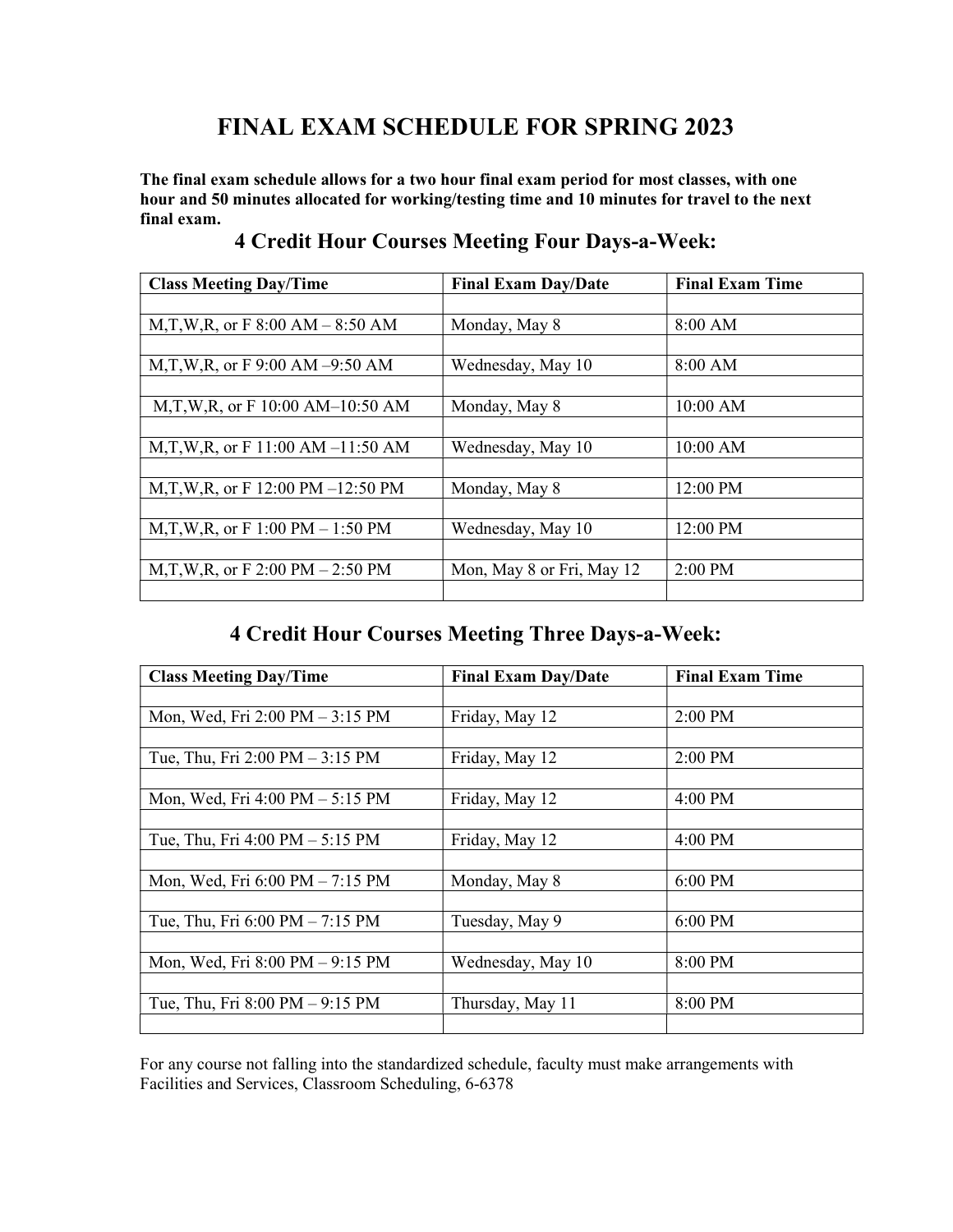| <b>Class Meeting Day/Time</b> | <b>Final Exam Day/Date</b> | <b>Final Exam Time</b> |  |
|-------------------------------|----------------------------|------------------------|--|
|                               |                            |                        |  |
| Mon & Wed 8:00 AM - 9:40 AM   | Monday, May 8              | 8:00 AM                |  |
|                               |                            |                        |  |
| Tue & Thu 8:00 AM - 9:40 AM   | Tuesday, May 9             | 8:00 AM                |  |
|                               |                            |                        |  |
| Mon & Wed 10:00 AM - 11:40 AM | Wednesday, May 10          | 10:00 AM               |  |
|                               |                            |                        |  |
| Tue & Thu 10:00 AM - 11:40 AM | Thursday, May 11           | 10:00 AM               |  |
|                               |                            |                        |  |
| Mon & Wed 12:00 PM - 1:40 PM  | Friday, May 12             | 12:00 PM               |  |
| Tue & Thu 12:00 PM-1:40 PM    | Tuesday, May 9             | 12:00 PM               |  |
|                               |                            |                        |  |
| Mon & Wed 2:00 PM - 3:40 PM   | Monday, May 8              | 2:00 PM                |  |
|                               |                            |                        |  |
| Tue & Thu 2:00 PM - 3:40 PM   | Tuesday, May 9             | 2:00 PM                |  |
|                               |                            |                        |  |
| Mon & Wed 4:00 PM - 5:40 PM   | Wednesday, May 10          | 4:00 PM                |  |
|                               |                            |                        |  |
| Tue & Thu 4:00 PM - 5:40 PM   | Thursday, May 11           | 4:00 PM                |  |
|                               |                            |                        |  |
| Mon & Wed 6:00 PM - 7:40 PM   | Monday, May 8              | 6:00 PM                |  |
| Tue & Thu 6:00 PM - 7:40 PM   | Tuesday, May 9             | 6:00 PM                |  |
|                               |                            |                        |  |
| Mon & Wed 8:00 PM - 9:40 PM   | Wednesday, May 10          | 8:00 PM                |  |
|                               |                            |                        |  |
| Tue & Thu 8:00 PM - 9:40 PM   | Thursday, May 11           | 8:00 PM                |  |
|                               |                            |                        |  |

# 4 Credit Hour Courses Meeting Twice-a-Week: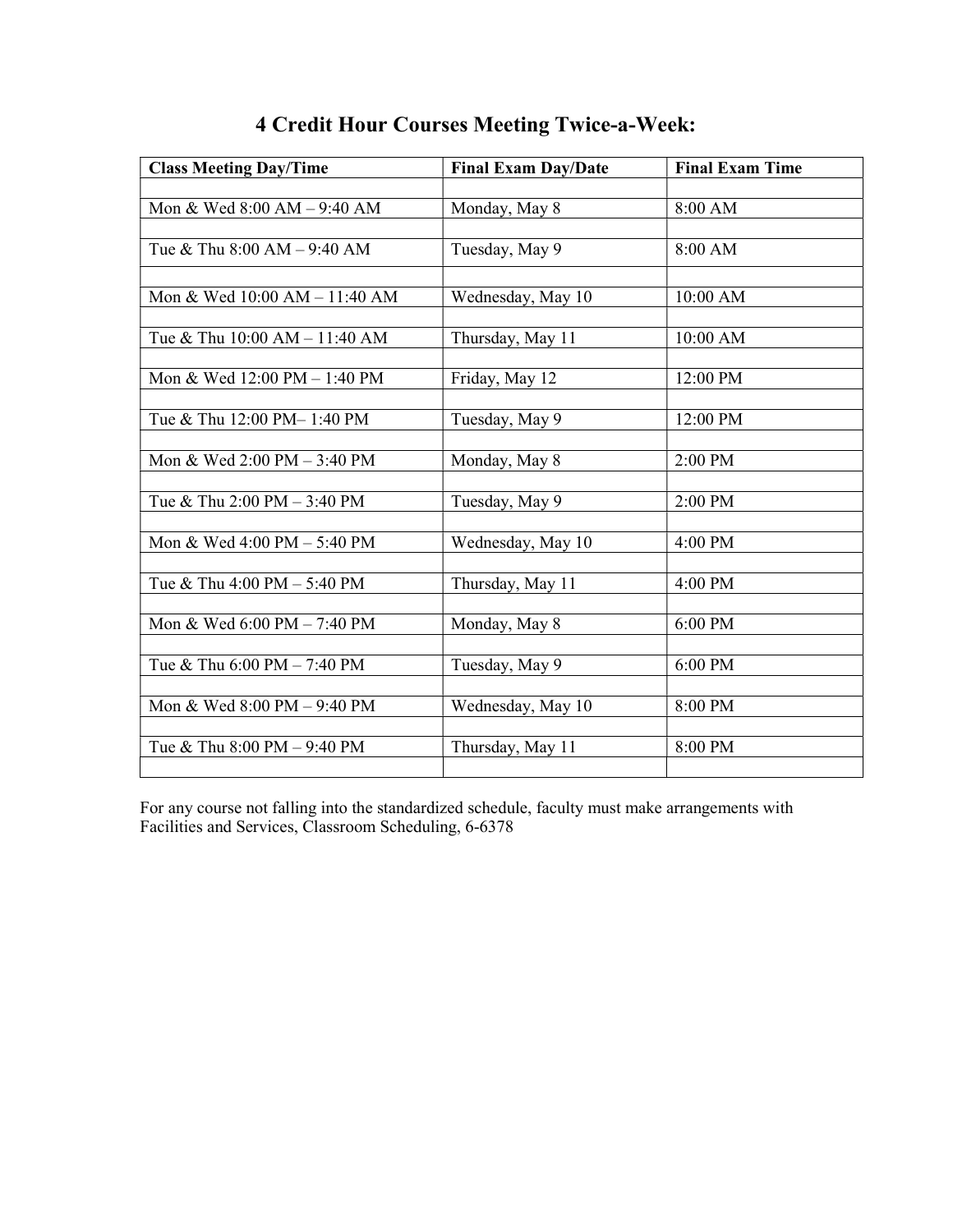| <b>Class Meeting Day/Time</b>           | <b>Final Exam Day/Date</b> | <b>Final Exam Time</b> |
|-----------------------------------------|----------------------------|------------------------|
|                                         |                            |                        |
| Mon 2:00 PM - 5:30 PM                   | Monday, May 8              | 2:00 PM                |
|                                         |                            |                        |
| Tue $2:00 \text{ PM} - 5:30 \text{ PM}$ | Tuesday, May 9             | 2:00 PM                |
|                                         |                            |                        |
| Wed 2:00 PM - 5:30 PM                   | Wednesday, May 10          | 2:00 PM                |
|                                         |                            |                        |
| Thu $2:00 \text{ PM} - 5:30 \text{ PM}$ | Thursday, May 11           | 2:00 PM                |
|                                         |                            |                        |
| Fri 2:00 PM - 5:30 PM                   | Friday, May 12             | 2:00 PM                |
|                                         |                            |                        |
| Mon 6:00 PM - 9:30 PM                   | Monday, May 8              | 6:00 PM                |
|                                         |                            |                        |
| Tue $6:00 \text{ PM} - 9:30 \text{ PM}$ | Tuesday, May 9             | 6:00 PM                |
|                                         |                            |                        |
| Wed 6:00 PM - 9:30 PM                   | Wednesday, May 10          | 6:00 PM                |
|                                         |                            |                        |
| Thu $6:00$ PM $-9:30$ PM                | Thursday, May 11           | 6:00 PM                |
|                                         |                            |                        |
| Fri 6:00 PM - 9:30 PM                   | Friday, May 12             | 6:00 PM                |

# 4 Credit Hour Courses Meeting Once-a-Week: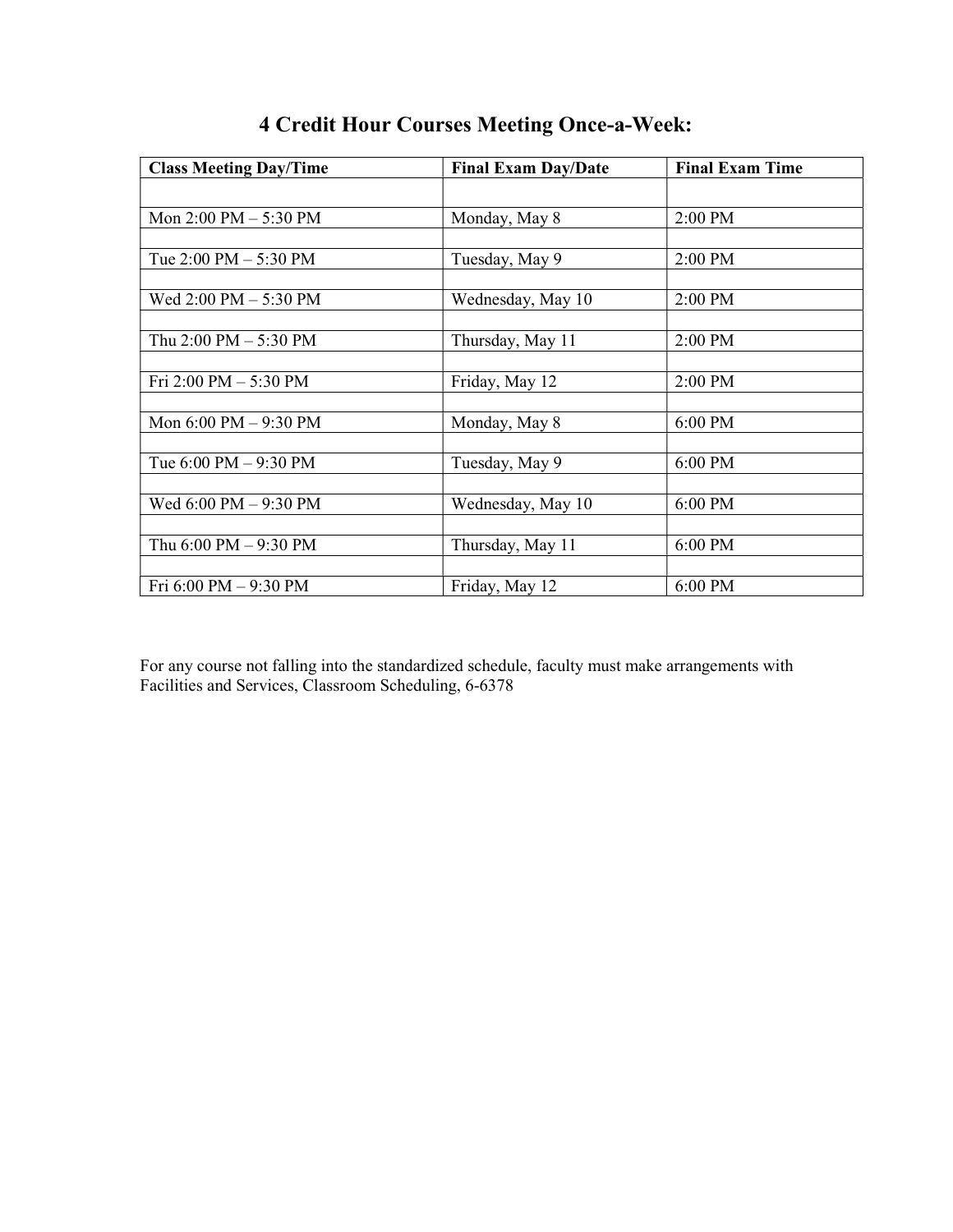| <b>Class Meeting Day/Time</b>                     | <b>Final Exam Day/Date</b> | <b>Final Exam Time</b> |
|---------------------------------------------------|----------------------------|------------------------|
|                                                   |                            |                        |
| Mon, Wed, Fri 8:00 AM - 8:50 AM                   | Monday, May 8              | 8:00 AM                |
|                                                   |                            |                        |
| Mon, Wed, Fri 9:00 AM – 9:50 AM                   | Wednesday, May 10          | 8:00 AM                |
|                                                   |                            |                        |
| Mon, Wed, Fri 10:00 AM -10:50 AM                  | Monday, May 8              | 10:00 AM               |
|                                                   |                            |                        |
| Mon, Wed, Fri 11:00 AM -11:50 AM                  | Wednesday, May 10          | 10:00 AM               |
|                                                   |                            |                        |
| Mon, Wed, Fri 12:00 PM - 12:50 PM                 | Monday, May 8              | 12:00 PM               |
|                                                   |                            |                        |
| Mon, Wed, Fri 1:00 PM - 1:50 PM                   | Wednesday, May 10          | 12:00 PM               |
|                                                   |                            |                        |
| Mon, Wed, Fri 2:00 PM - 2:50 PM                   | Monday, May 8              | 2:00 PM                |
|                                                   |                            |                        |
| Mon, Wed, Fri $3:00 \text{ PM} - 3:50 \text{ PM}$ | Wednesday, May 10          | $2:00$ PM              |
|                                                   |                            |                        |
| Mon, Wed, Fri 4:00 PM - 4:50 PM                   | Monday, May 8              | 4:00 PM                |
|                                                   |                            |                        |
| Mon, Wed, Fri 5:00 PM-5:50 PM                     | Wednesday, May 10          | 4:00 PM                |
|                                                   |                            |                        |

|  |  | <b>3 Credit Hour Courses Meeting Three Days-a-Week:</b> |  |  |
|--|--|---------------------------------------------------------|--|--|
|  |  |                                                         |  |  |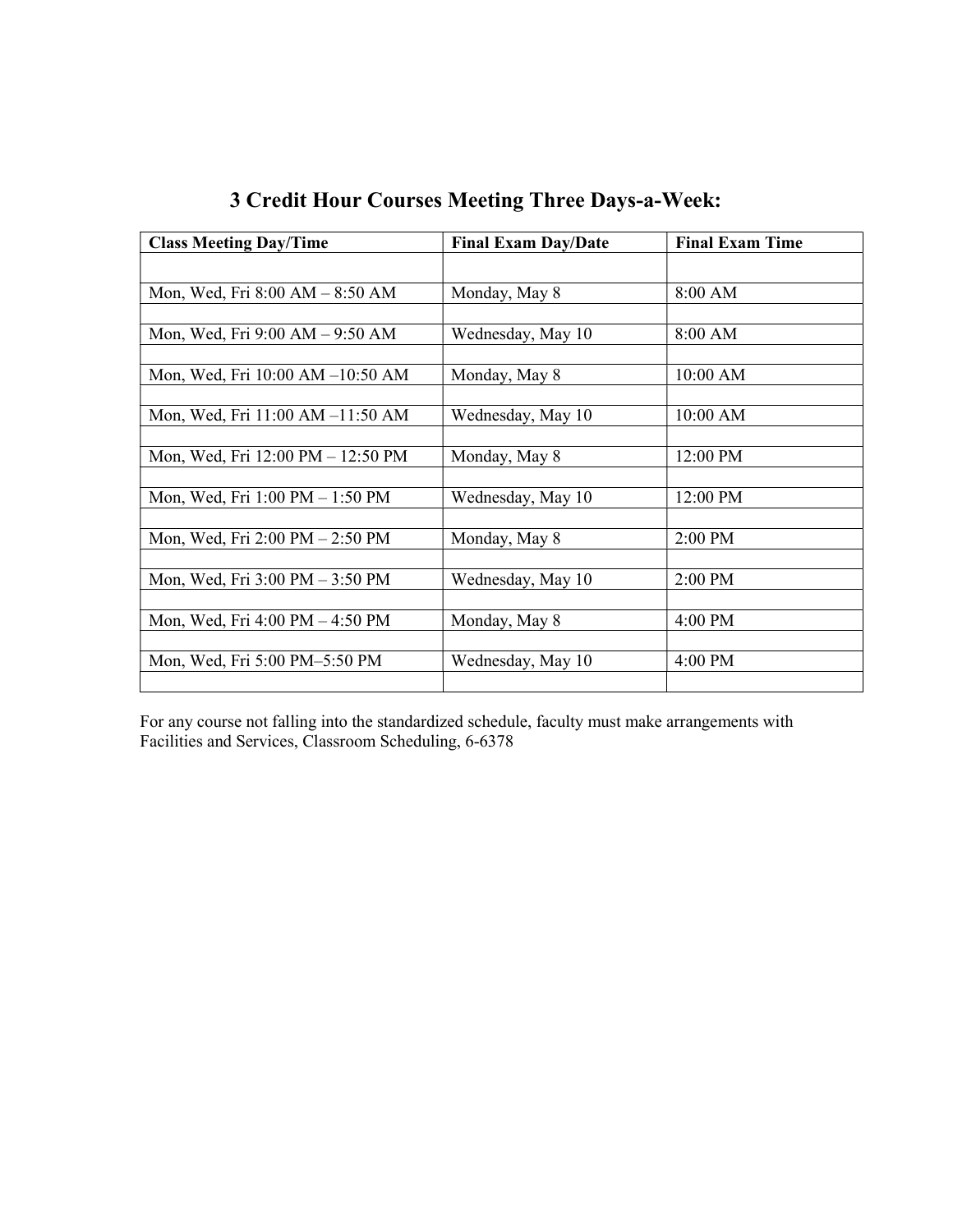| <b>Class Meeting Day/Time</b>                 | <b>Final Exam Day/Date</b> | <b>Final Exam Time</b> |
|-----------------------------------------------|----------------------------|------------------------|
|                                               |                            |                        |
| Mon & Wed 8:00 AM - 9:15 AM                   | Monday, May 8              | 8:00 AM                |
|                                               |                            |                        |
| Tue & Thu 8:00 AM - 9:15 AM                   | Tuesday, May 9             | 8:00 AM                |
|                                               |                            |                        |
| Mon & Wed 10:00 AM - 11:15 AM                 | Wednesday, May 10          | 10:00 AM               |
|                                               |                            |                        |
| Tue & Thu 10:00 AM - 11:15 AM                 | Thursday, May 11           | 10:00 AM               |
|                                               |                            |                        |
| Mon & Wed 12:00 PM - 1:15 PM                  | Friday, May 12             | 12:00 PM               |
|                                               |                            |                        |
| Tue & Thu 12:00 PM - 1:15 PM                  | Tuesday, May 9             | 12:00 PM               |
| Mon & Wed 2:00 PM - 3:15 PM                   |                            | 2:00 PM                |
|                                               | Monday, May 8              |                        |
| Tue & Thu 2:00 PM - 3:15 PM                   | Tuesday, May 9             | 2:00 PM                |
|                                               |                            |                        |
| Mon & Wed $4:00 \text{ PM} - 5:15 \text{ PM}$ | Wednesday, May 10          | 4:00 PM                |
|                                               |                            |                        |
| Tue & Thu 4:00 PM - 5:15 PM                   | Thursday, May 11           | 4:00 PM                |
|                                               |                            |                        |
| Mon & Wed 6:00 PM - 7:15 PM                   | Monday, May 8              | 6:00 PM                |
|                                               |                            |                        |
| Tue & Thu 6:00 PM - 7:15 PM                   | Tuesday, May 9             | 6:00 PM                |
|                                               |                            |                        |
| Mon & Wed 8:00 PM - 9:15 PM                   | Wednesday, May 10          | 8:00 PM                |
|                                               |                            |                        |
| Tue & Thu 8:00 PM - 9:15 PM                   | Thursday, May 11           | 8:00 PM                |
|                                               |                            |                        |

3 Credit Hour Courses Meeting Twice-a-Week: